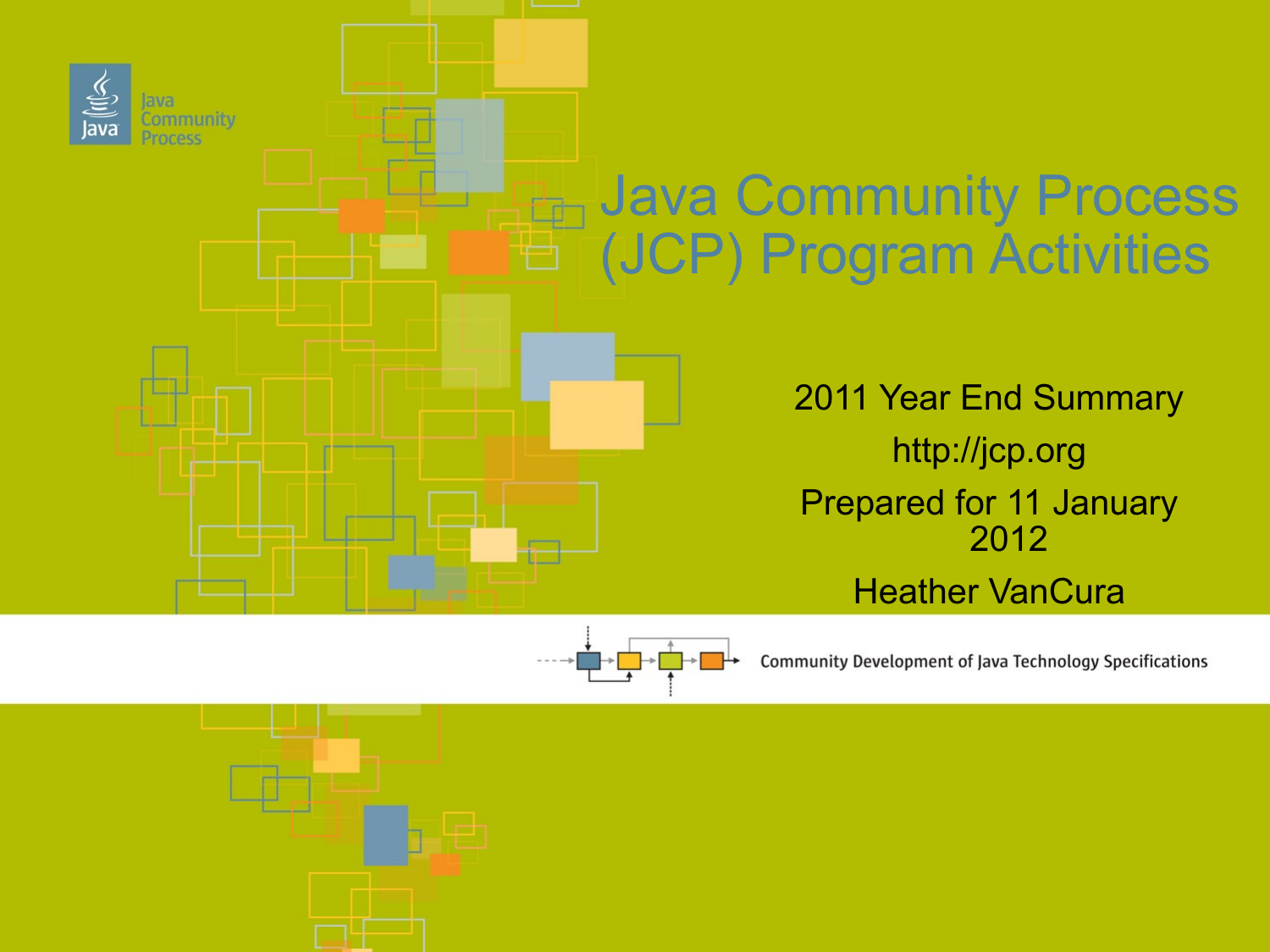#### Agenda

- •Membership/Participation
- •EC Elections
- •Active JSRs
- •Spec Leadership
- •Expert Group Participation
- •Appendix: List of all Active JSRs

ommunitv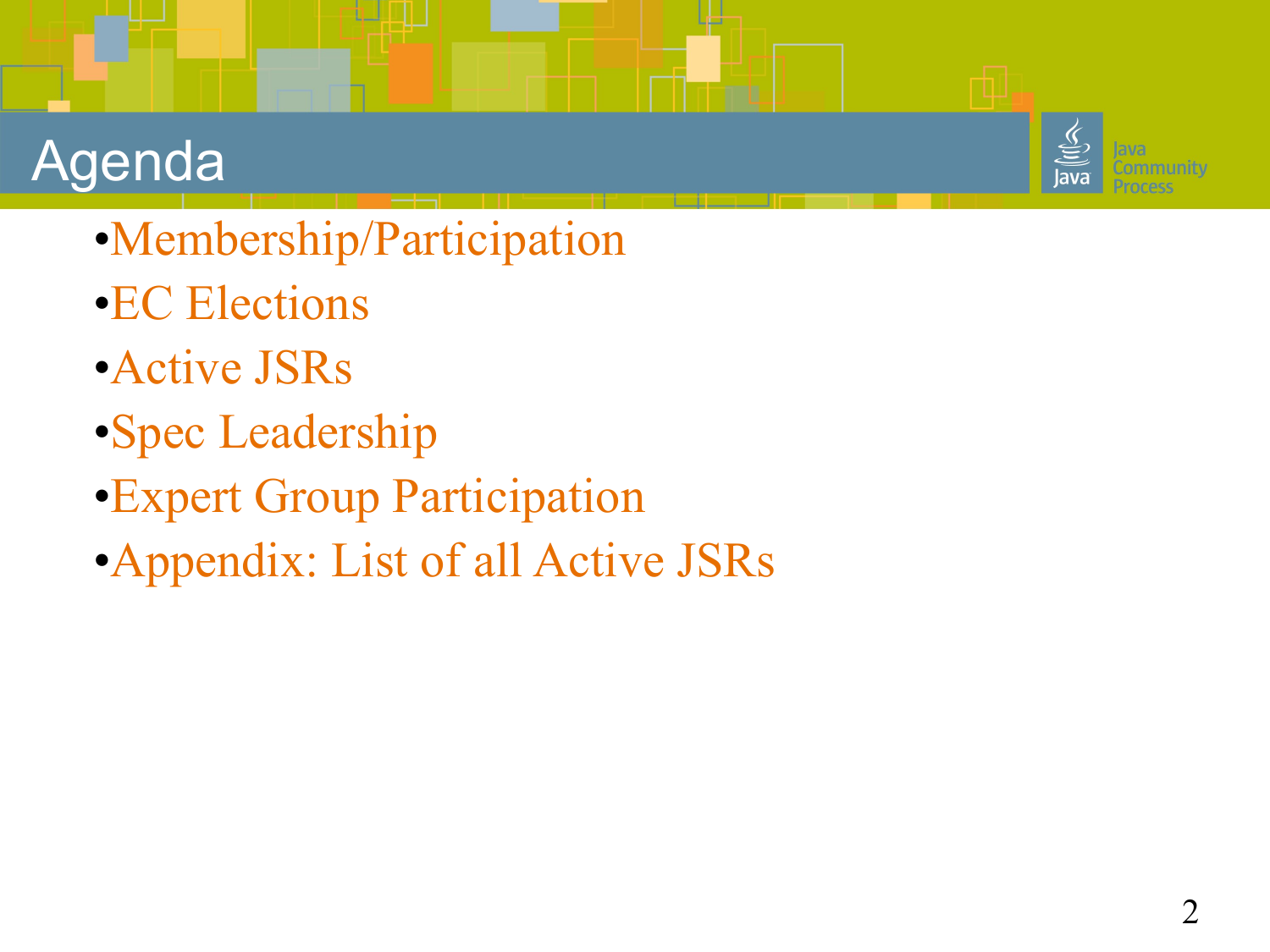## Membership



- •JCP Membership grew by 3% in 2011 to 1601, including 57 cancellations (1% growth rate in 2010)
- •Membership distribution by type remained similar: Slight increase in individuals and non-profits, decrease in corporations
- –80% individual, 17% corporate, 3% non-profit (mostly JUGs see next slide).
- •Membership distribution by location:
- –49% North America
- –33% Europe and the Russian Federation
- –13% Asia and the Middle East
- –5% South America

•Slight decrease in North America, slight increase in Europe from 2010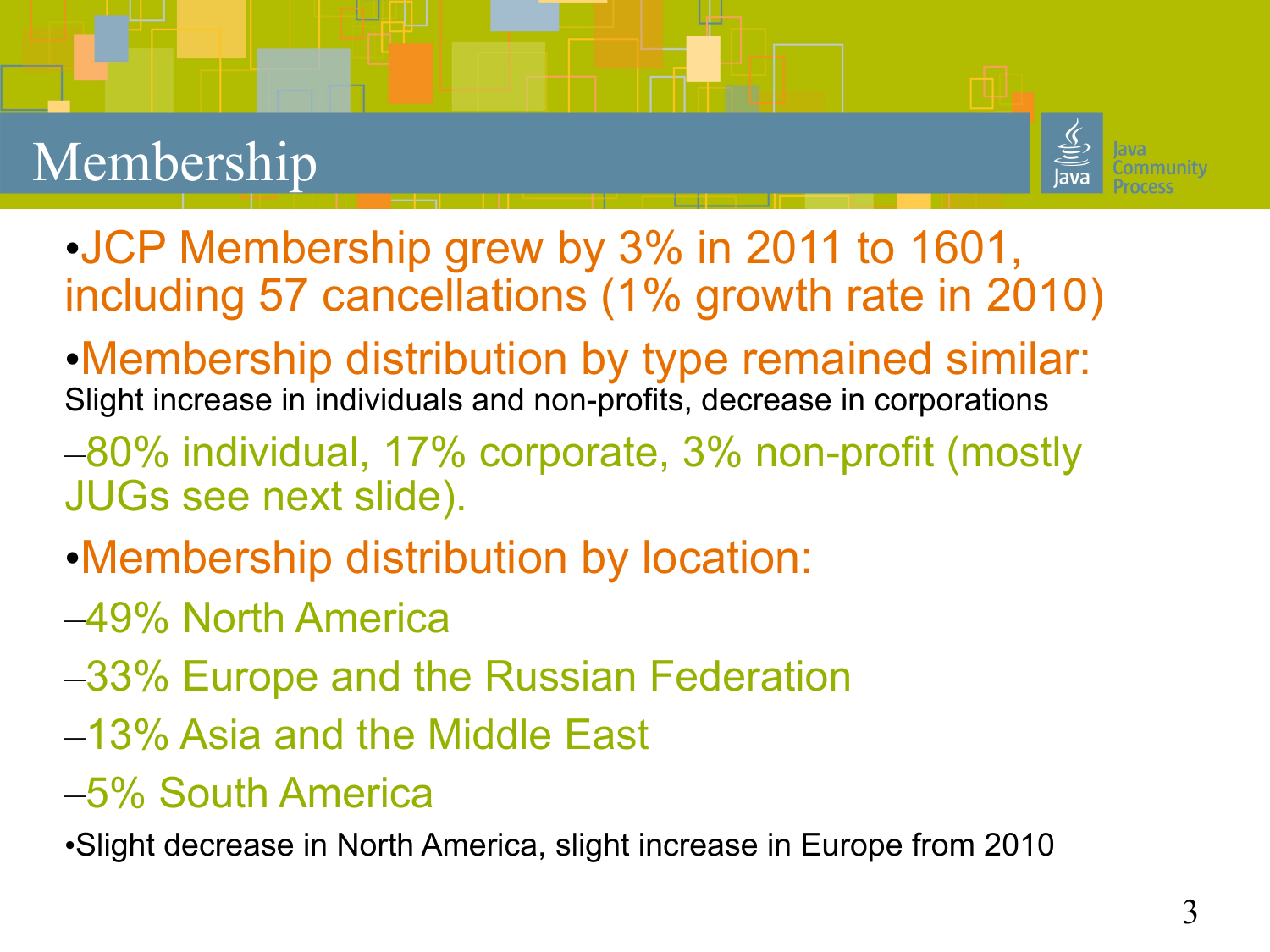## JUG Members

- BeJUG (Belgium)
- BreizhJUG (Brittany)
- Connecticut JUG (USA)
- Detroit JUG (USA)
- Duchess (Women)
- Houston JUG (USA)
- iJUG e.V. (Germany)
- IndiJava (India)
- Japan JUG
- Java Student User Group (Vienna)

Ŕ

- Java Web User Group (London)
- JUG-AFRICA
- JUG Chennai (India)
- JUG-EG (Egypt)
- JUG-MK (Macedonia)
	- JUG-RU (Russia)
	- JUG-USA
- London Java Community (UK)
- Malaysia-JUG
- Central Ohio JUG (USA)
- Oklahoma City JUG (USA)
- Rio JUG (Brazil)
- Riviera JUG (France)
- SouJava (Brazil)
- Utah JUG (USA)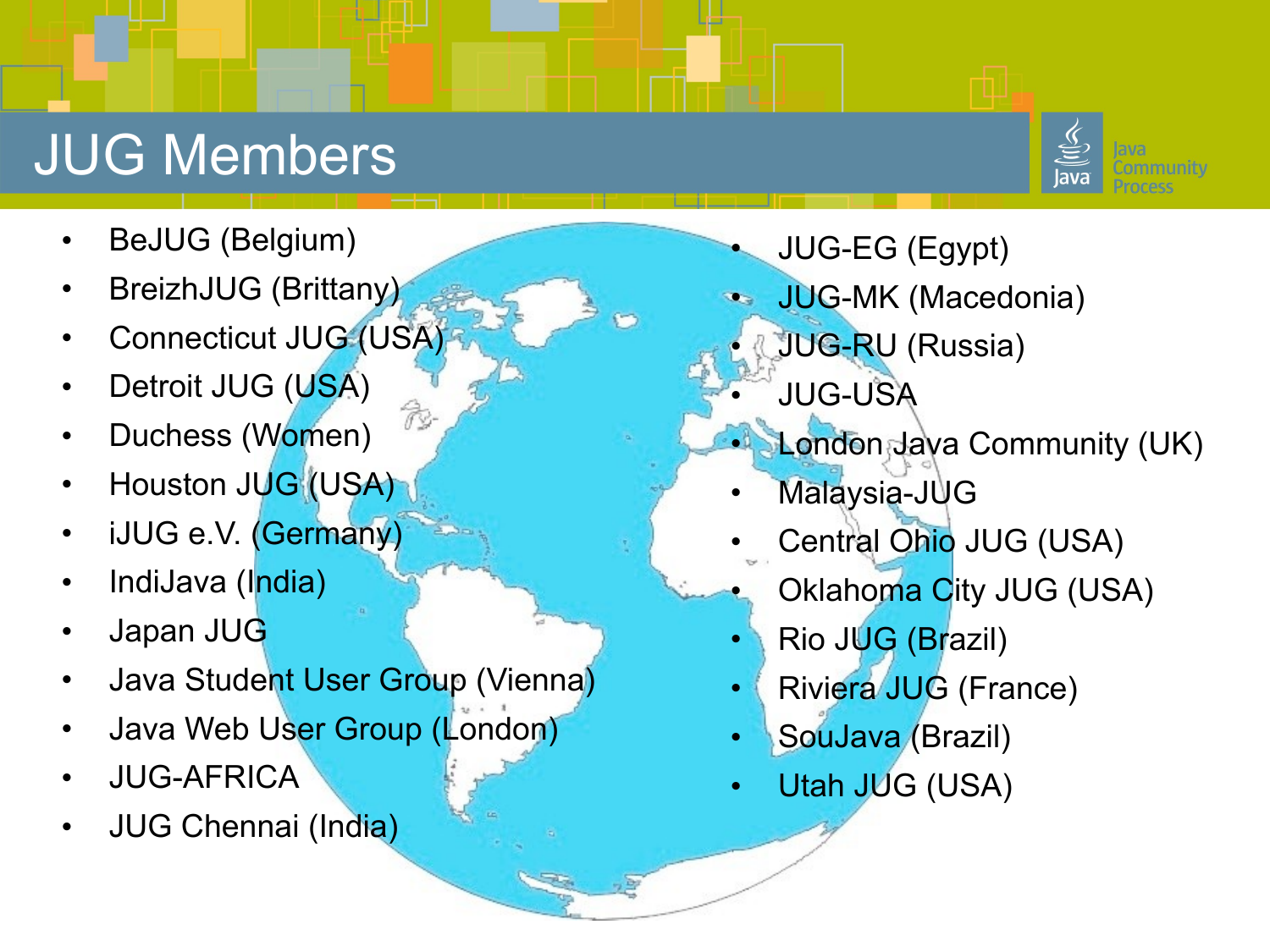#### Participation



- 10,318 total Registered users (includes Members and Non Members);
- 1,280 users are Individual Members (12%)
- 2,750 users are associated w/Corp. Members (27%)
- 108 users are associated w/Non-profit Members (1%)
- •6,180 users are Non-Members (60%)
	- 65% increase in Non-Member registered users from 2010.
- *Note: would like statistics on observer/public particiation from JSR Spec Leads in 2012*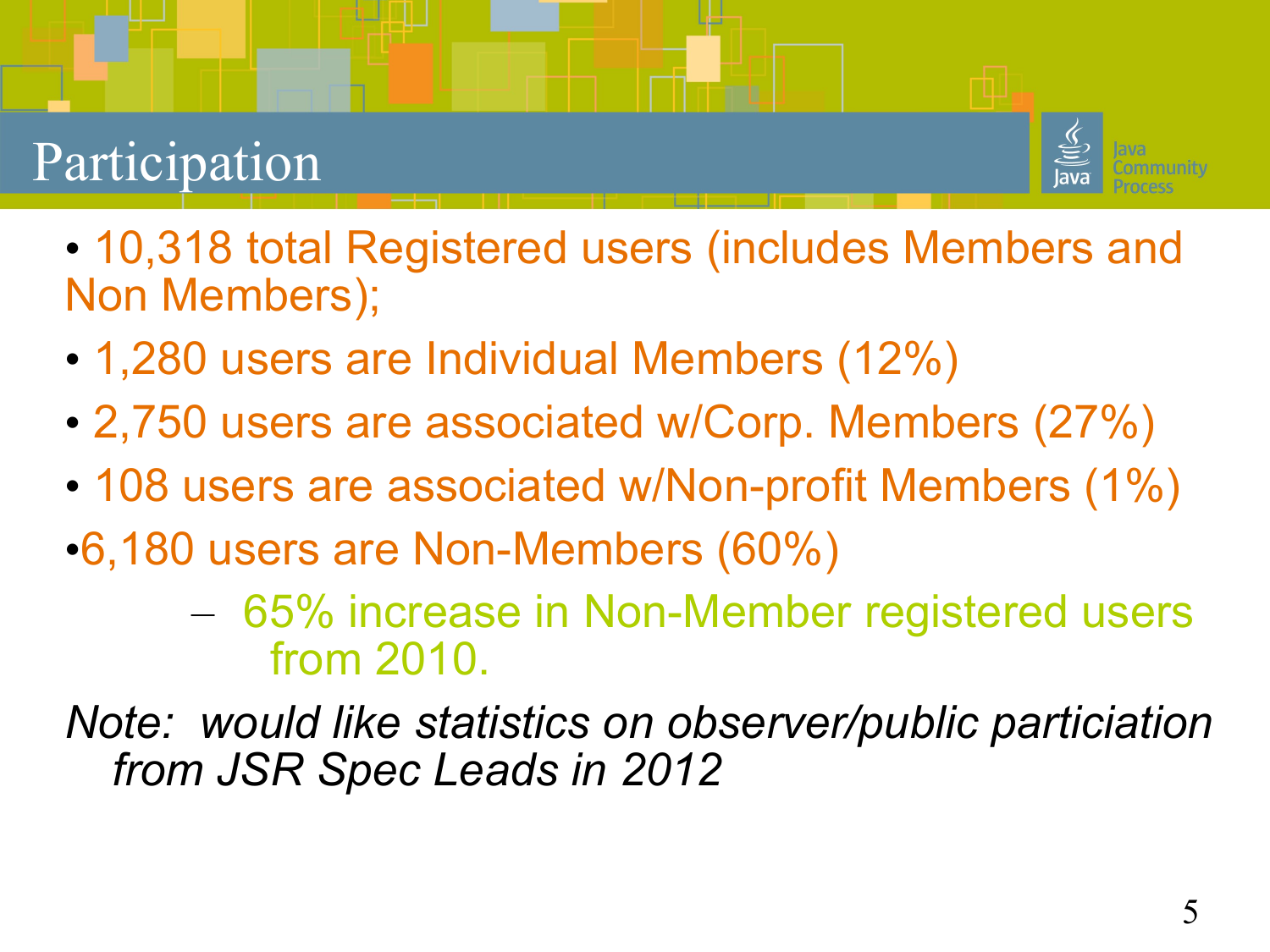#### EC Elections



- •Voter participation increased from 18% to 23%.
- •Azul, Twitter elected; Ericsson, Intel, SAP ratified on the SE/EE EC.
- •ARM, Werner Keil elected; IBM, Nokia, SK Telecom ratified on the ME EC.
- •Special Election held in May 2011 to fill 3 SE/EE EC seats; 2 ratified (Goldman Sachs, SouJava), 1 elected (London Java Community) and 1 elected ME seat (Alex Terrazas) with 11% participation.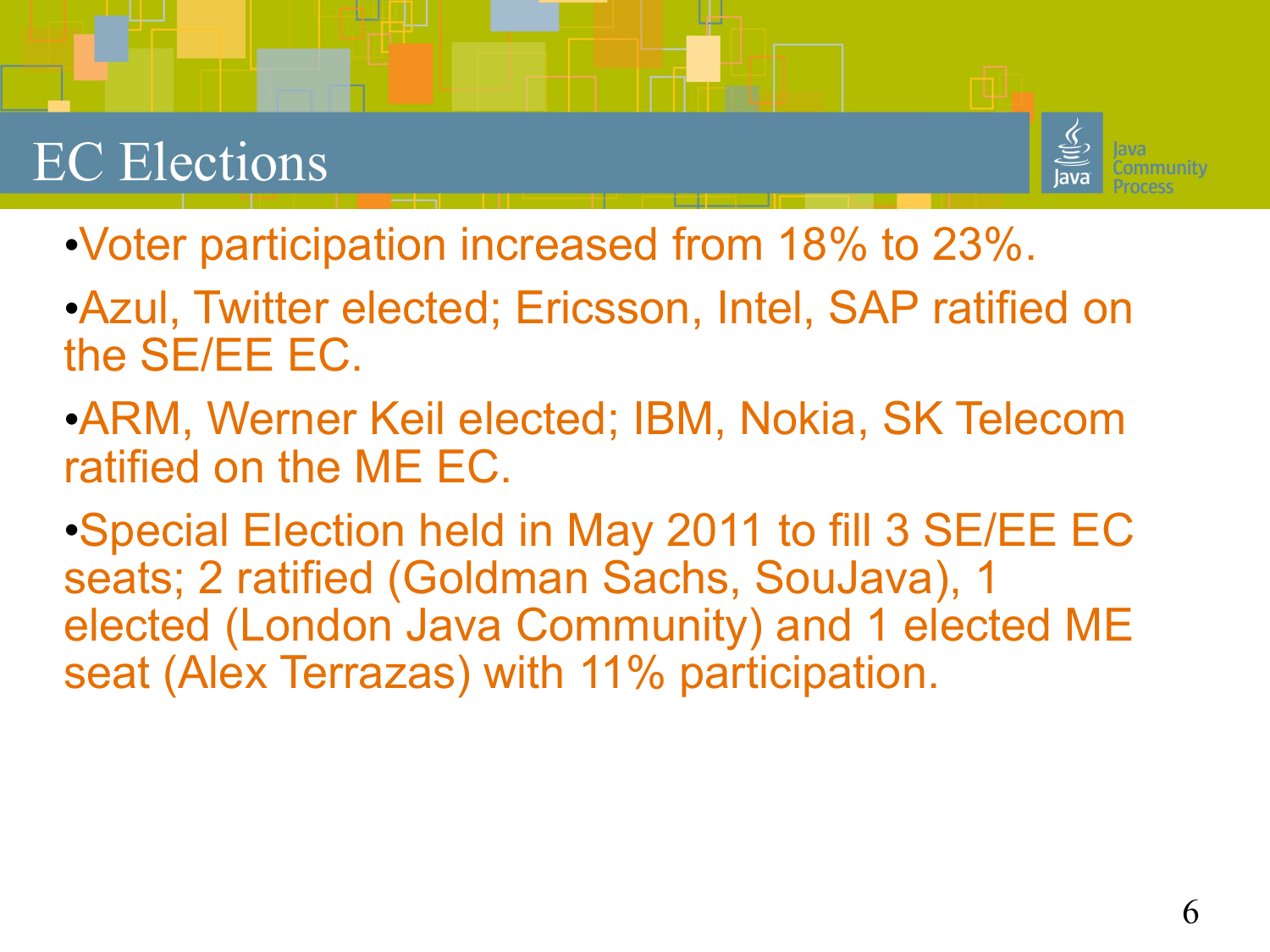#### Active JSRs



- •48 Active JSRs (46 in 2010)<sup>\*</sup>.
- –20 new JSRs started (6 in 2010); 7 went on to later stages.
- –9 JSRs completed.
- –17 JSRs issued Maintenance Releases.
- –11 active JSRs in other stages.
- •12 in Expert Group Formation
- •7 in Early Draft stage.
- •1 in Proposed Final Draft stage.
- •2 in Maintenance Review.

\*Active JSRs include JSRs that started, completed, issued a maintenance release, published a draft, or went to ballot in the last 18 months (July 2010-December 2011).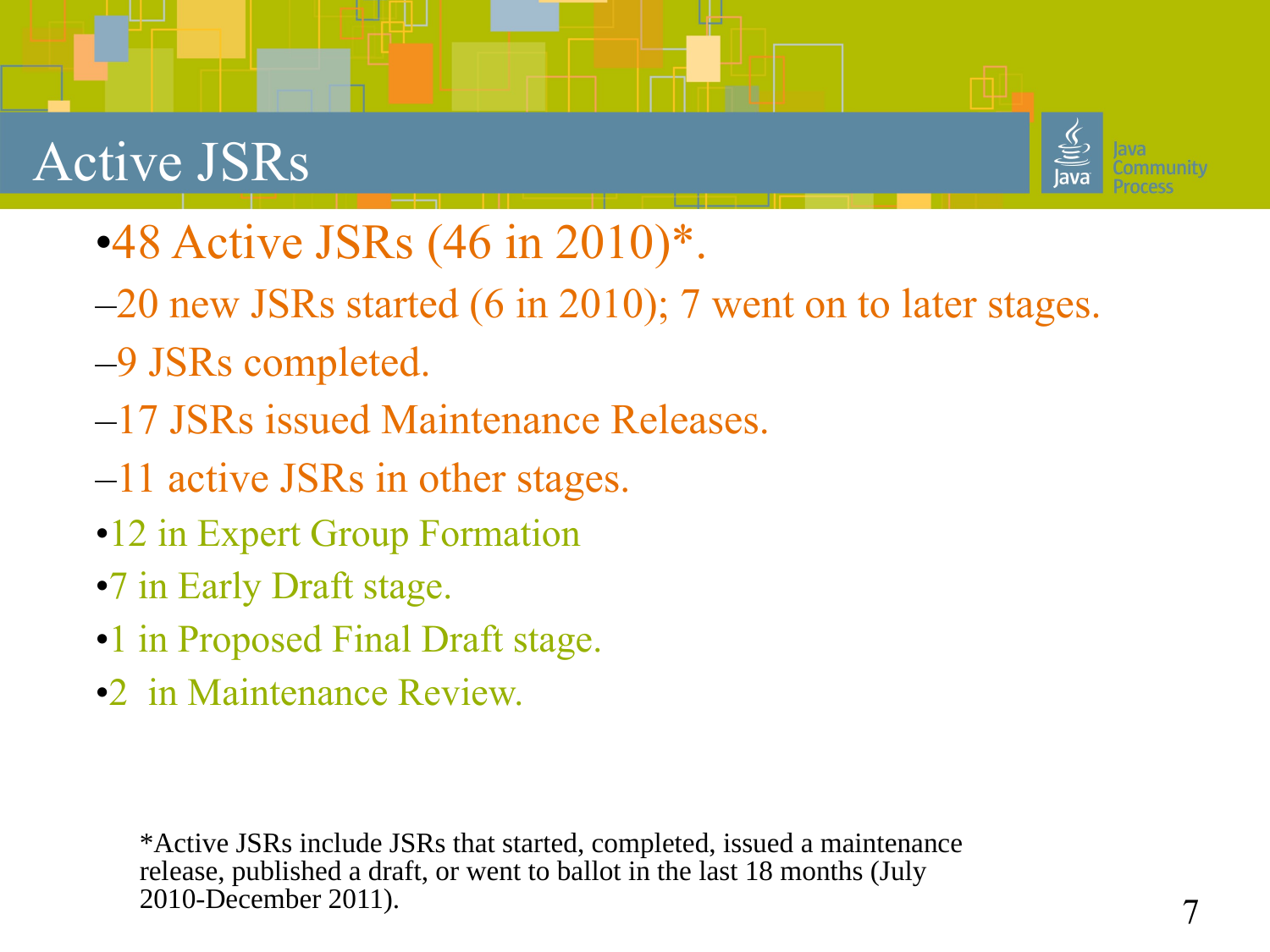Target Platforms of all Active JSRs



•Target platforms: ME: 9 (10 in 2010), SE: 11 (10 in 2010), EE: 11 ( 11 in 2010).

– 11 (8 in 2010) JSRs targeted SE and EE, 3 targeted SE  $\&$ embedded (2 in 2010), 3 targeted both SE/EE and ME, (3 in 2010).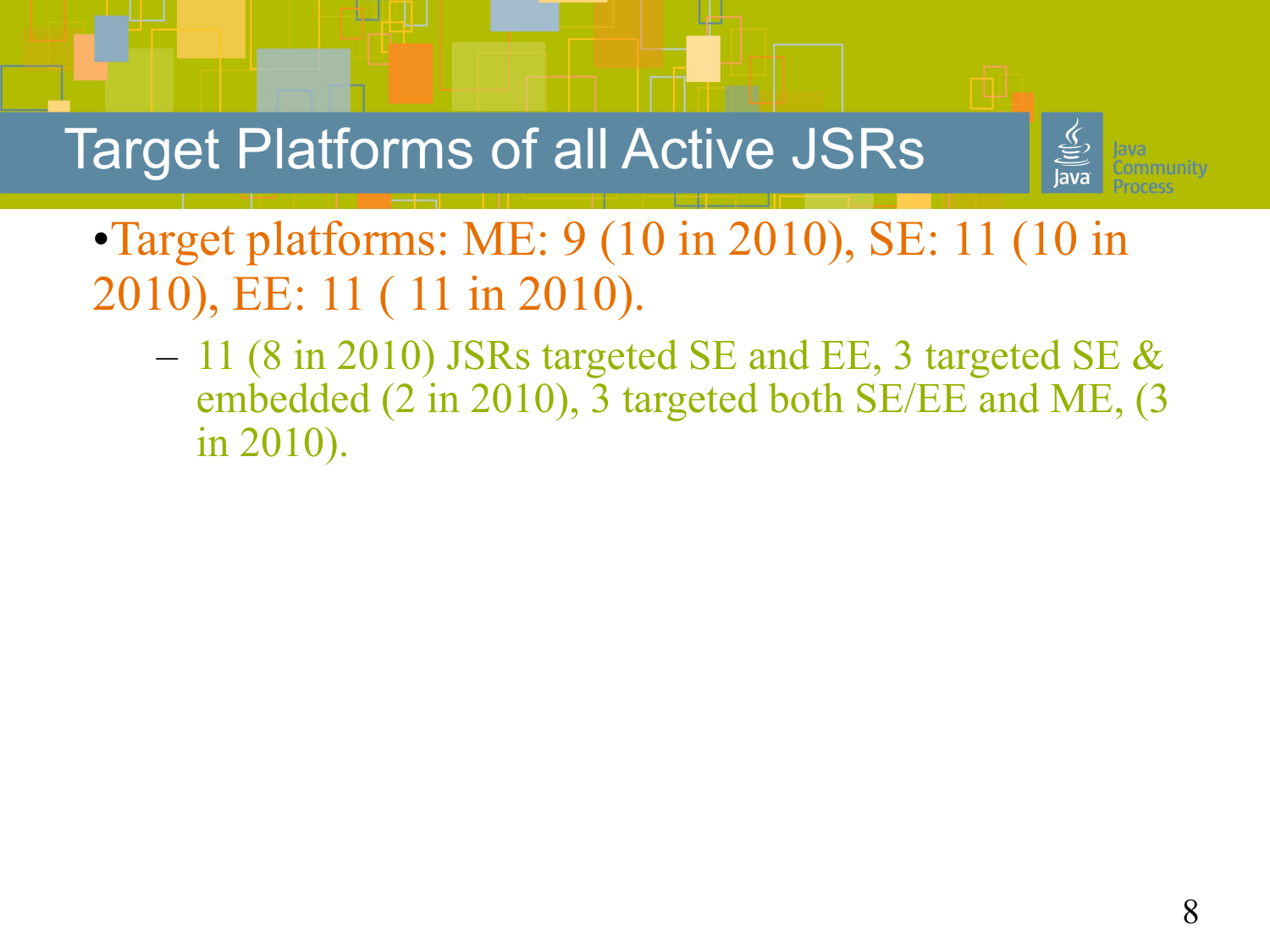#### Spec Leadership



10 Entities; 9 (13 in 2010) organizations and 1 (3 in 2010) individuals played a Spec Lead role in 48 (46 in 2010) active JSRs.

| Entity                 | <b>Total JSRs</b> | <b>MR JSRs</b> | <b>JSR s in Other Active stages</b> |
|------------------------|-------------------|----------------|-------------------------------------|
| Oracle                 | 32                | 12             | 20                                  |
| Nokia                  | 5                 | 5              |                                     |
| RedHat                 | $\mathfrak{Z}$    |                |                                     |
| Aplix                  | $\overline{2}$    | 2              |                                     |
| <b>IBM</b>             |                   |                |                                     |
| Day Software           |                   |                |                                     |
| J Feldman              |                   |                |                                     |
| The Open Group         |                   |                |                                     |
| Ericsson               |                   |                |                                     |
| <b>IAIK Graz Univ.</b> |                   |                |                                     |

9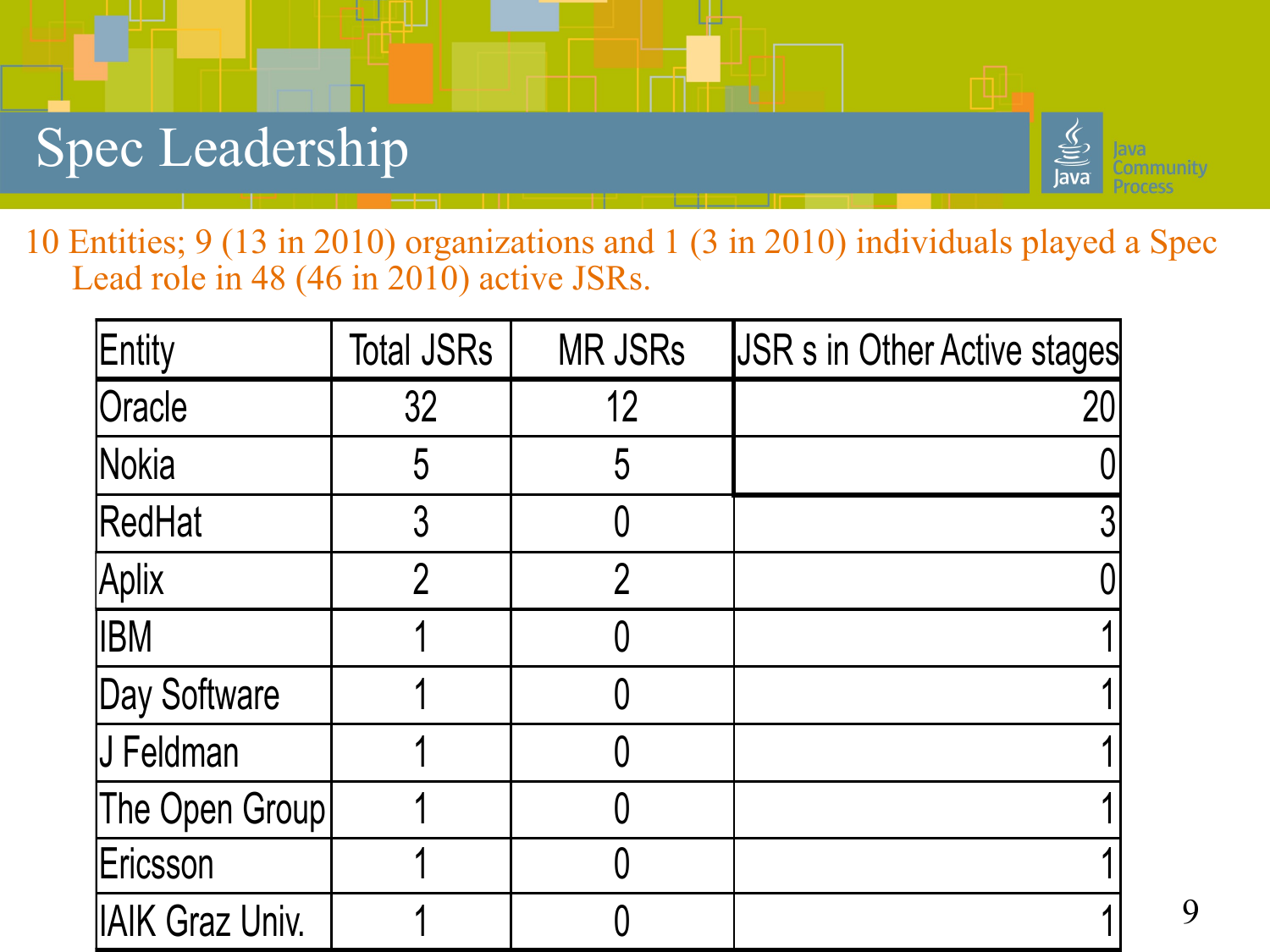#### Expert Group Membership



•48 Active JSRs; 638 (900 in 2010) expert group members served on the associated EGs.

- –Average of about 13 per EG (19 in 2010).
- •105 (157 in 2010) organizations represented.
- –Mostly corporations, 5 non-profits.

.

- –Organizational EG reps often serve on multiple EGs.
- –Organizations often have several reps on a single EG.
- •133 (158 in 2010) individuals represented.
- –Most individuals served on 1 EG (of an Active JSR).
	- Some Individual Experts serving on 2-9 EGs.
- 76% of all EG reps are either from EC organizations or individuals (40% in 2010)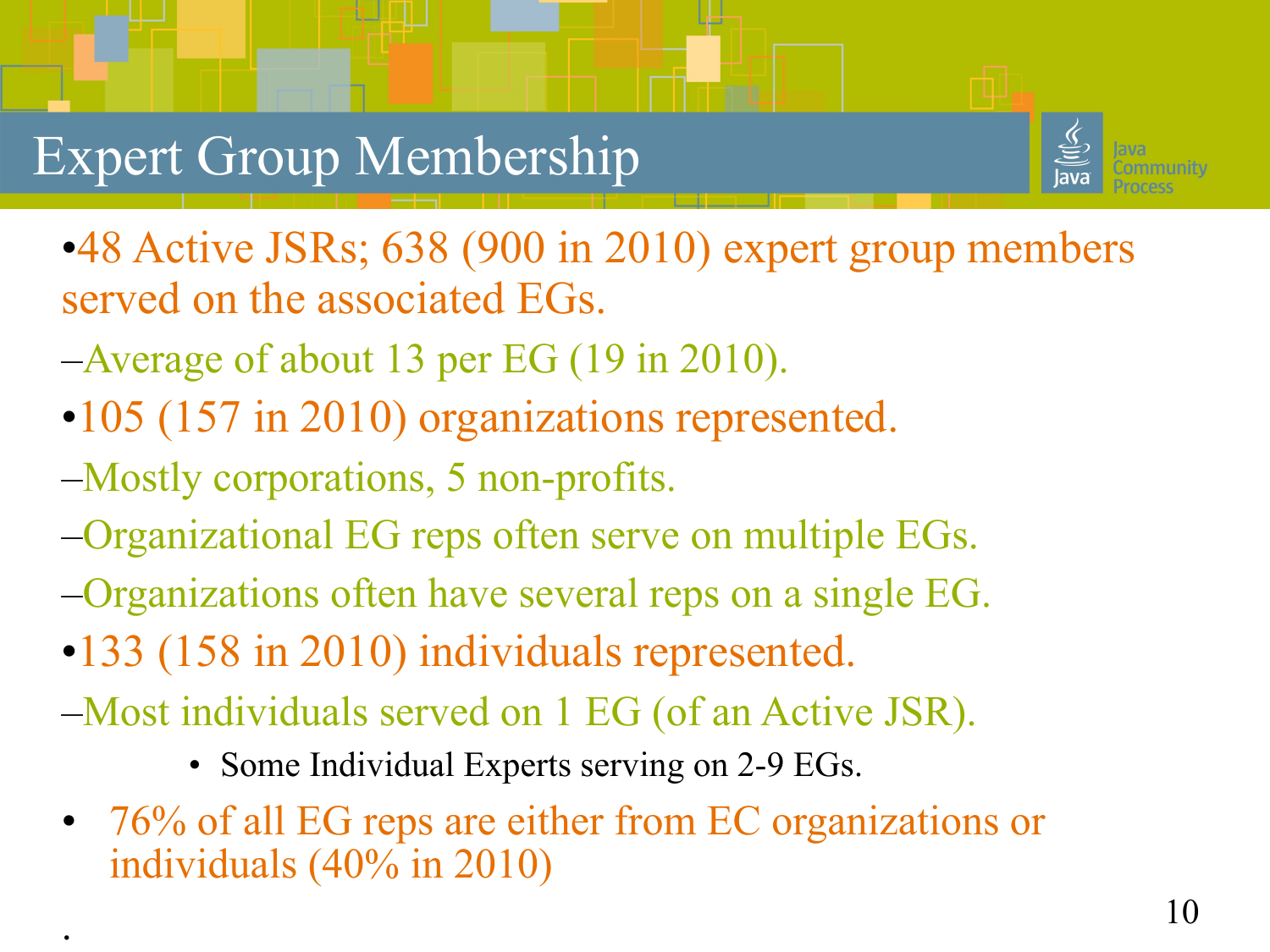#### Organizational and EC representation on EGs



| Oracle             | 98              | Samsung             | 9               | <b>Credit Suisse</b> |  |
|--------------------|-----------------|---------------------|-----------------|----------------------|--|
| RedHat             | 34              | Fujitsu             | $5\overline{)}$ | <b>Eclipse</b>       |  |
| <b>IBM</b>         | 32              | <b>RIM</b>          | $\overline{4}$  | London JUG           |  |
| <b>SAP</b>         | 20              | Siemens             | $\overline{4}$  | SouJava              |  |
| Nokia              | 16              | Goldman Sachs       | 3               | <b>S</b> Andreani    |  |
| Ericsson           | 14              | <b>HP</b>           | $3\overline{3}$ | <b>SK Telecom</b>    |  |
| Motorola           | 13              | <i><b>Intel</b></i> | $\overline{3}$  | <b>TOTVS</b>         |  |
| Pramati            | 12 <sup>°</sup> | Vodafone            | $\overline{3}$  | <b>ARM</b>           |  |
| Google             | 11              | AT&T                | $\overline{2}$  | Azul                 |  |
| <b>Aplix</b>       | 9               | <b>T-Mobile</b>     | $\overline{2}$  | <b>Twitter</b>       |  |
| <b>Werner Keil</b> | 9               | <b>CableLabs</b>    |                 |                      |  |

*Organizations with >= 10 reps on active JSRs plus EC members with < 10 reps.*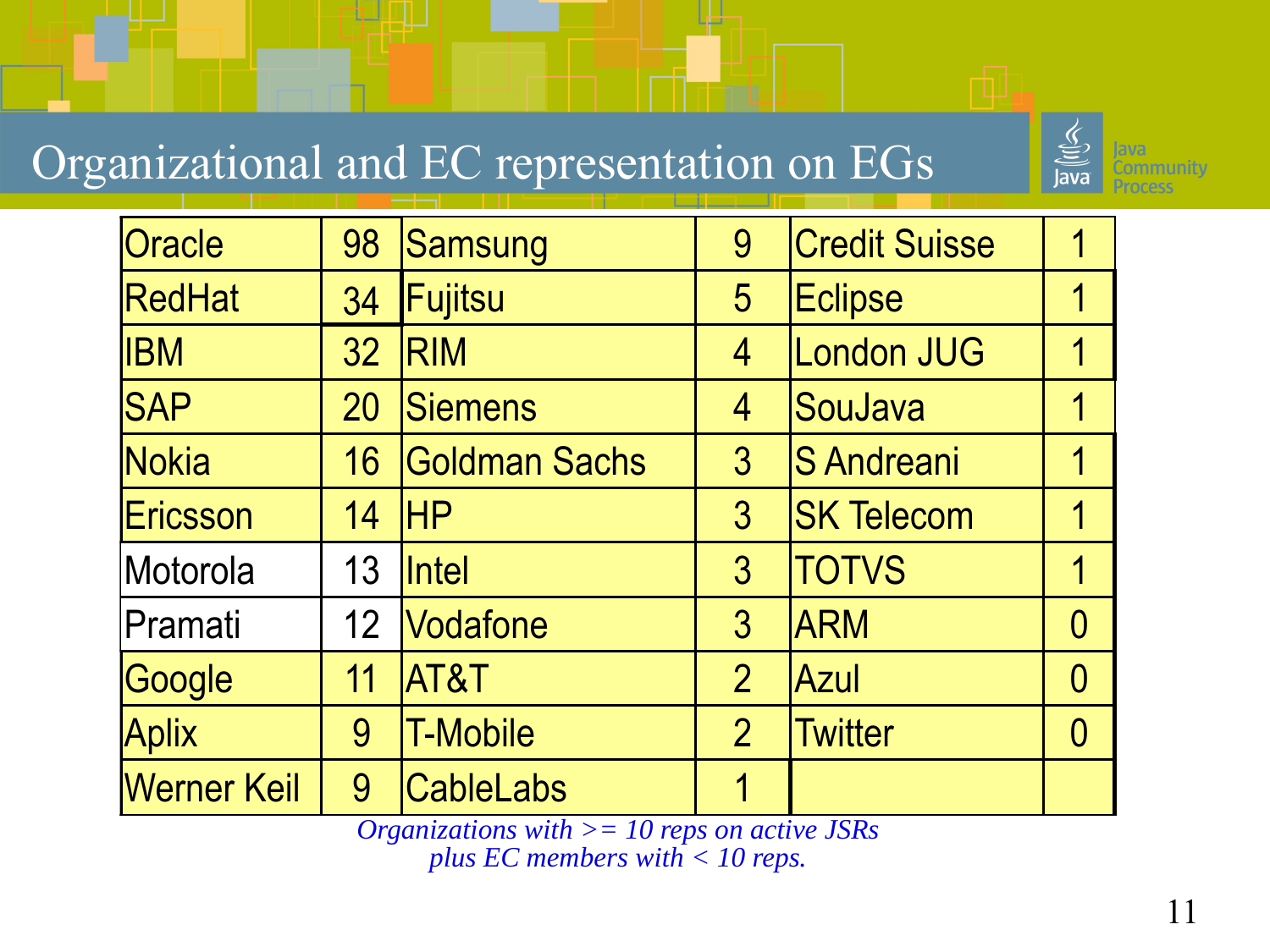

# • Appendix: Active JSRs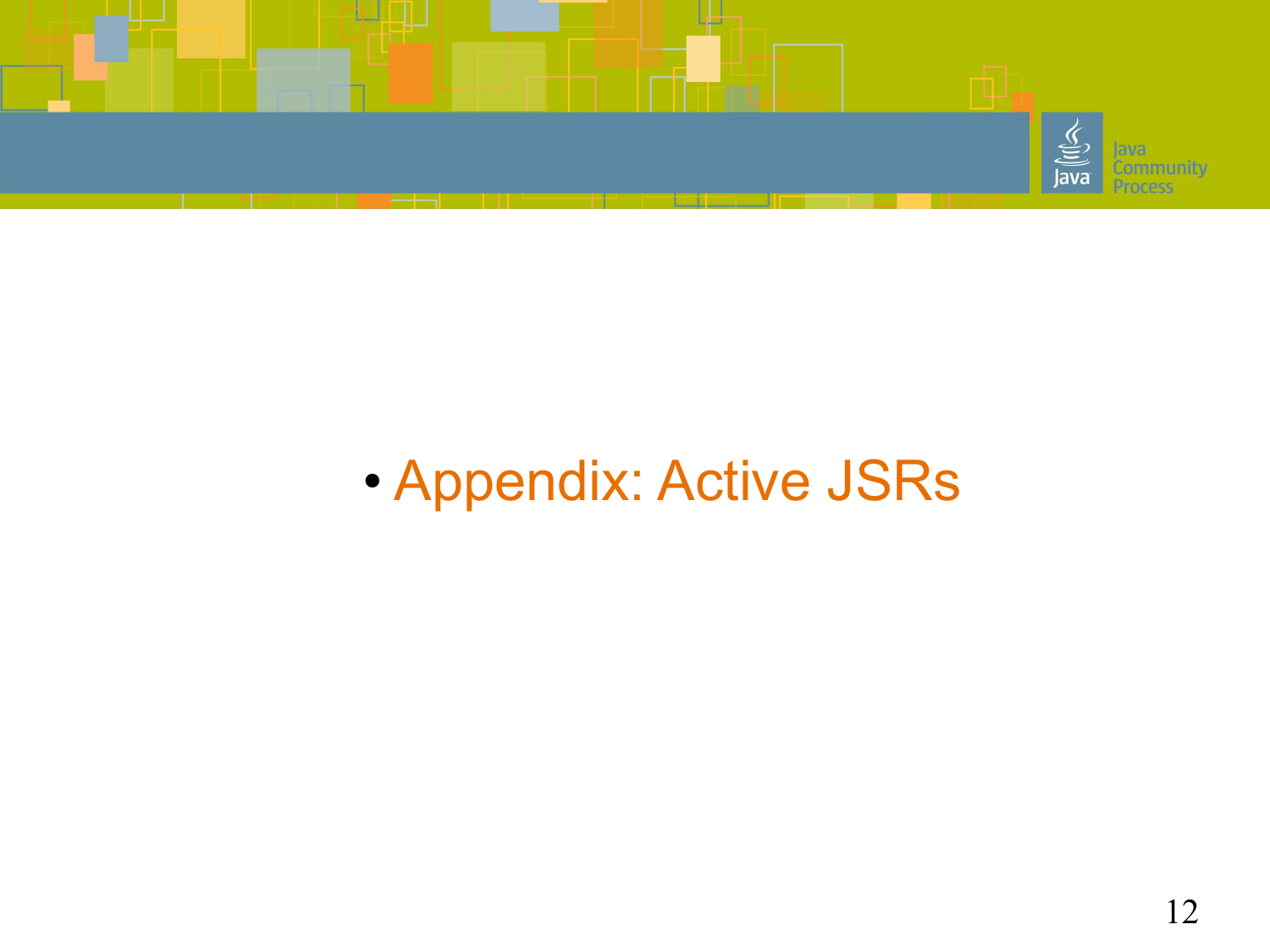## New JSRs (JSR Review Ballot)



- •JSR 334, Small Enhancements to the JavaTM Programming Language (Oracle)
	- Went on to complete Early Draft Review, Public Review, PFD, Final Release
- •JSR 335, Lambda Expressions for the JavaTM Programming Language (Oracle)
	- Went on to complete Early Draft Review
- •JSR 336, Java SE 7 Release Contents (Oracle)
	- Went on to complete Early Draft Review, Public Review, PFD, Final Release
- •JSR 337, Java SE 8 Release Contents (Oracle)
- •JSR 338, Java Persistence 2.1 (Oracle)
	- Went on to complete Early Draft Review
- •JSR 339, JAX-RS 2.0: The Java API for RESTful Web Services (Oracle)
	- Went on to complete Early Draft Review
- •JSR 340, Java Servlet 3.1 Specification (Oracle)
- •JSR 341, Expression Language 3.0 (Oracle)
- •JSR 342, Java Platform, Enterprise Edition 7 Specification (Oracle)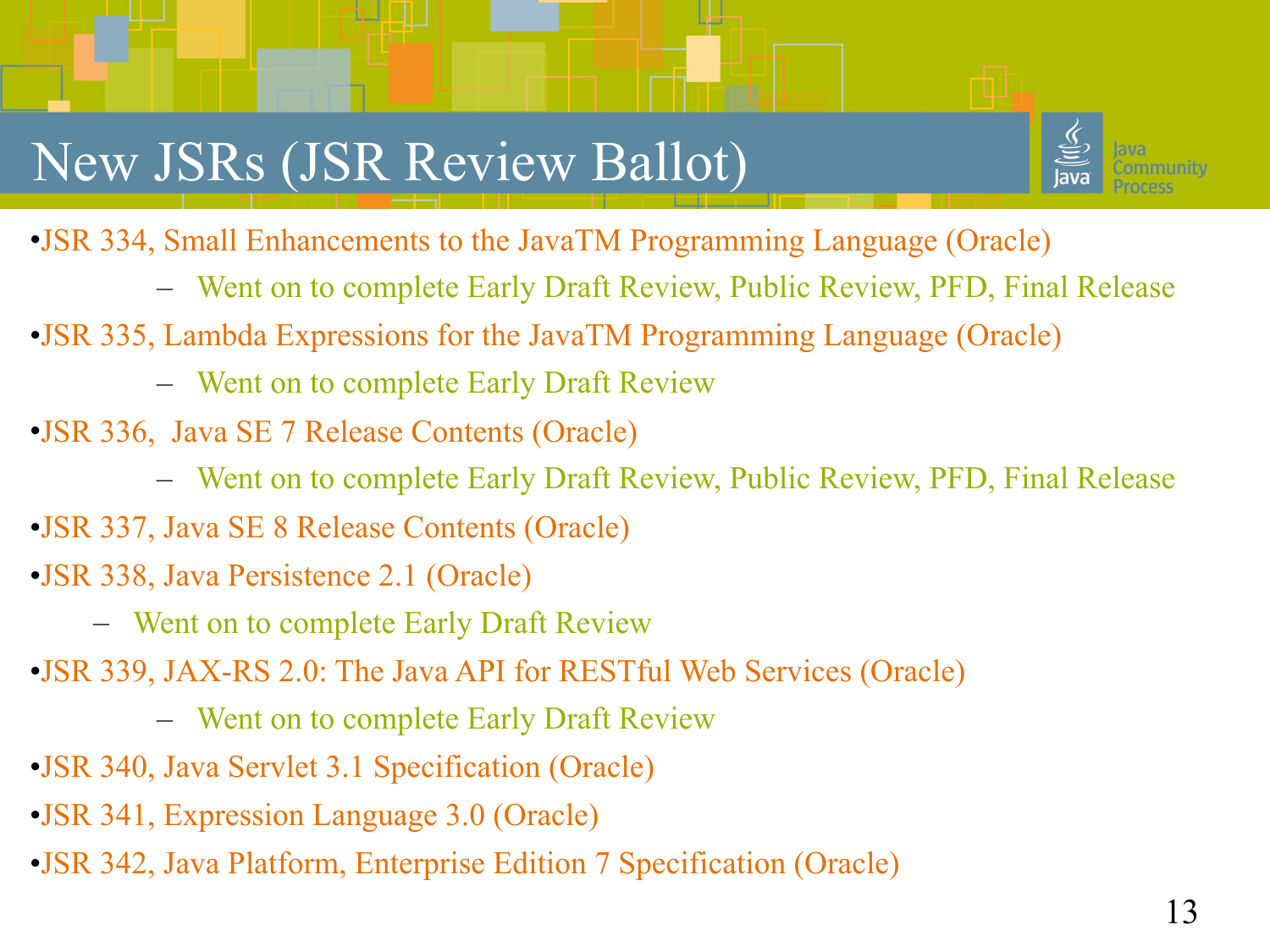#### New JSRs (JSR Review Ballot)



- •JSR 343, Java Message Service 2.0 (Oracle)
- •JSR 344, JavaServer Faces 2.2 (Oracle)
	- Went on to complete Early Draft Review
- •jSR 345, Enterprise JavaBeans 3.2 (Oracle)
- •JSR 346, Contexts and Dependency Injection for JavaTM EE 1.1 (RedHat)
	- Went on to complete Early Draft Review
- •JSR 347, Data Grids for the Java Platform (RedHat)
- •JSR 348, Towards a new version of the Java Community Process (Oracle)
	- Went on to complete Early Draft Review, Public Review, PFD, Final Release
- •JSR 349, Bean Validation 1.1 (RedHat)
- •JSR 350, Java State Management (Oracle)
- •JSR 351, JavaTM Identity API (Oracle)
- •JSR 352, Batch Applications for the Java Platform (IBM)
- •JSR 353, JavaTM API for JSON Processing (Oracle)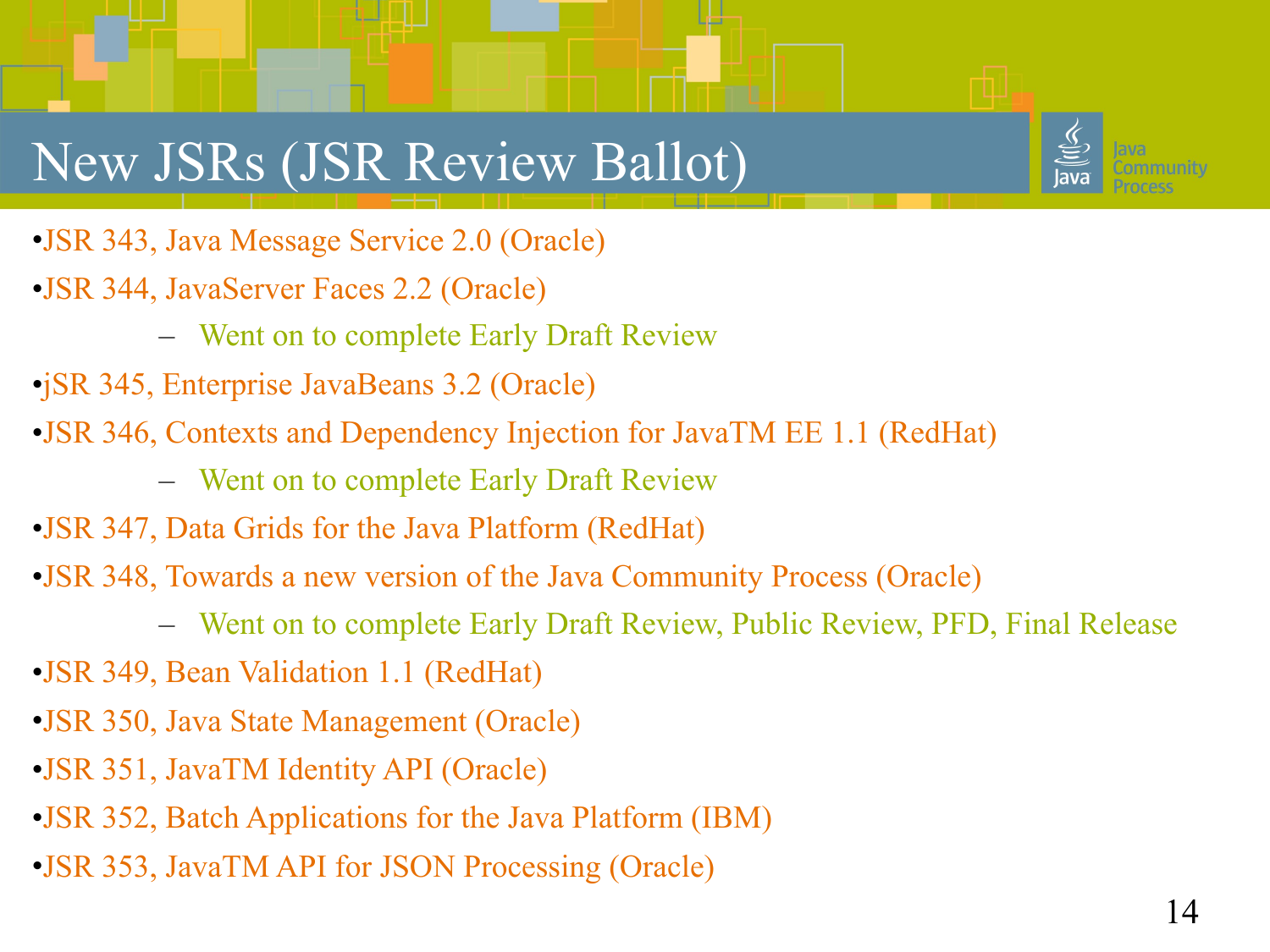# Completed JSRS (Final Release 2010)



•*Times to completion are from JSR Review Ballot to Final Release*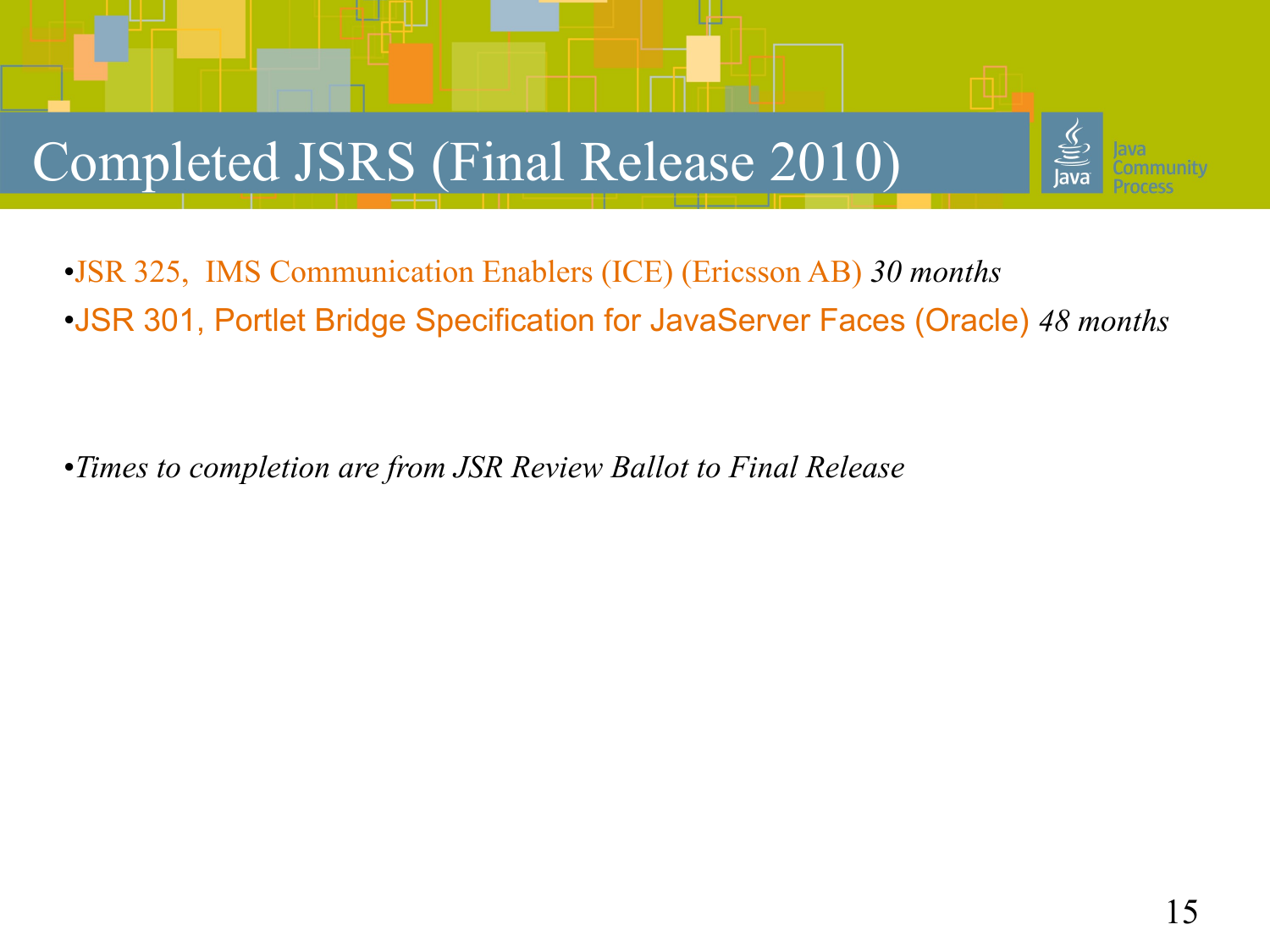#### Completed JSRs (Final Release 2011)

- •JSR 321, Trusted Computing API for Java (IAIK Graz Univ.) *48 months*
- •JSR 292, Supporting Dynamically Typed Languages on the Java Platform (Oracle) *65 months*
- •JSR 329, Portlet 2.0 Bridge for JavaServerTM Faces 1.2 Specification (Oracle) *24 months*
- •JSR 334, Small Enhancements to the JavaTM Programming Language (Oracle) *20 months*
- •JSR 336, Java SE 7 Release Contents (Oracle) *20 months*
- •JSR 203, More New I/O APIs for the JavaTM Platform ("NIO.2") (Oracle), *102 months*
- •JSR 348, Towards a new version of the Java Community Process (Oracle) *5 months*

*Times to completion are from JSR Review Ballot to Final Release*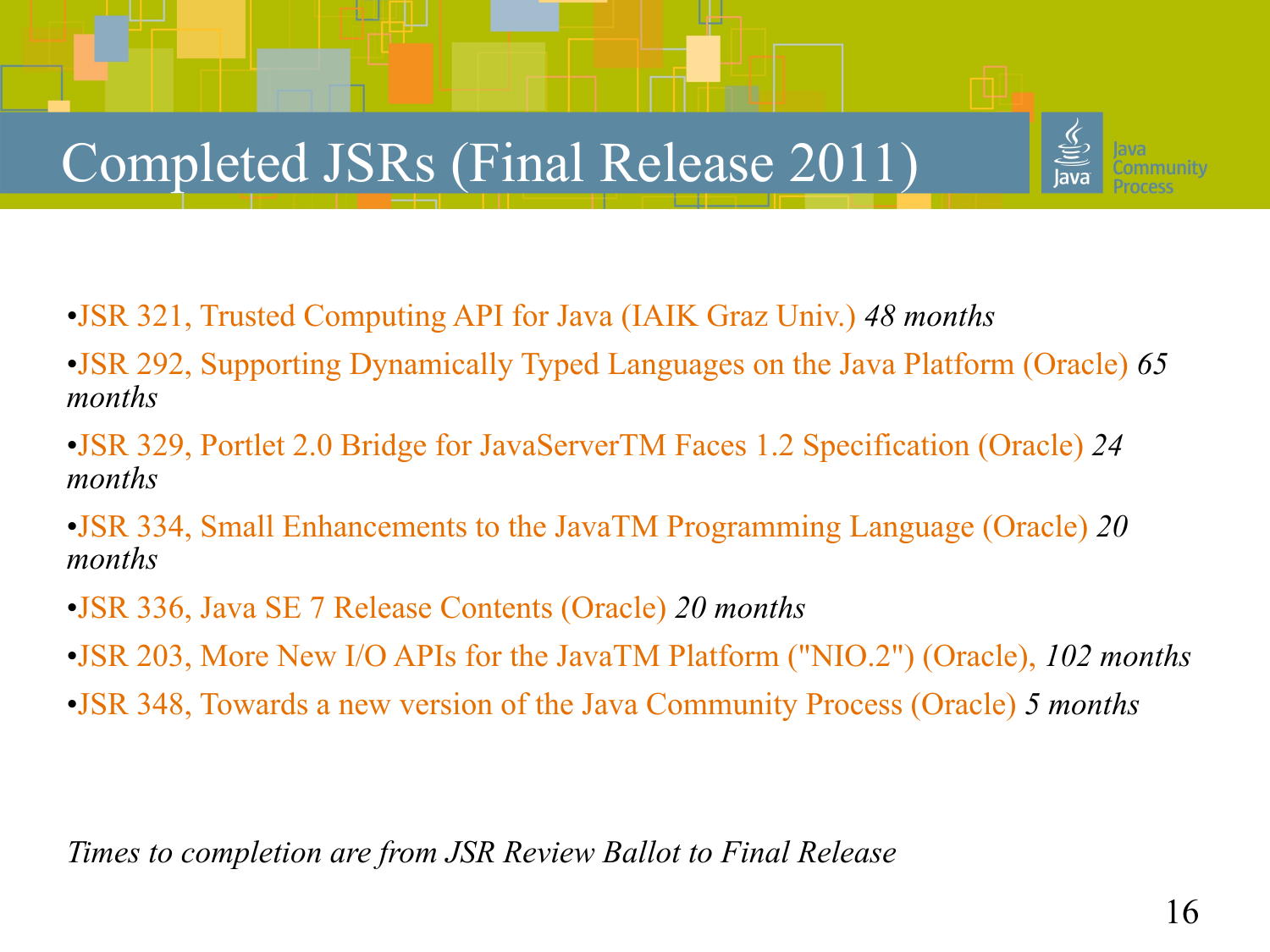#### Maintenance Releases

- •JSR 314, JavaServer Faces 2.0 (Oracle)
- •JSR 114, JDBC Rowset Implementations (Oracle)
- •JSR 172, J2ME Web Services Specification (Oracle)
- •JSR 179, Location API for J2ME (Nokia)
- •JSR 180, SIP API for J2ME (Nokia)
- •JSR 257, Contactless Communication API (Nokia)
- •JSR 221, JDBC 4.0 API Specification (Oracle)
- •JSR 234, Advanced Multimedia Supplements (Nokia)
- •JSR 318, Enterprise JavaBeans 3.1 (Oracle)
- •JSR 258, Mobile User Interface Customization API (Nokia)
- •JSR 269, Pluggable Annotation Processing API (Oracle)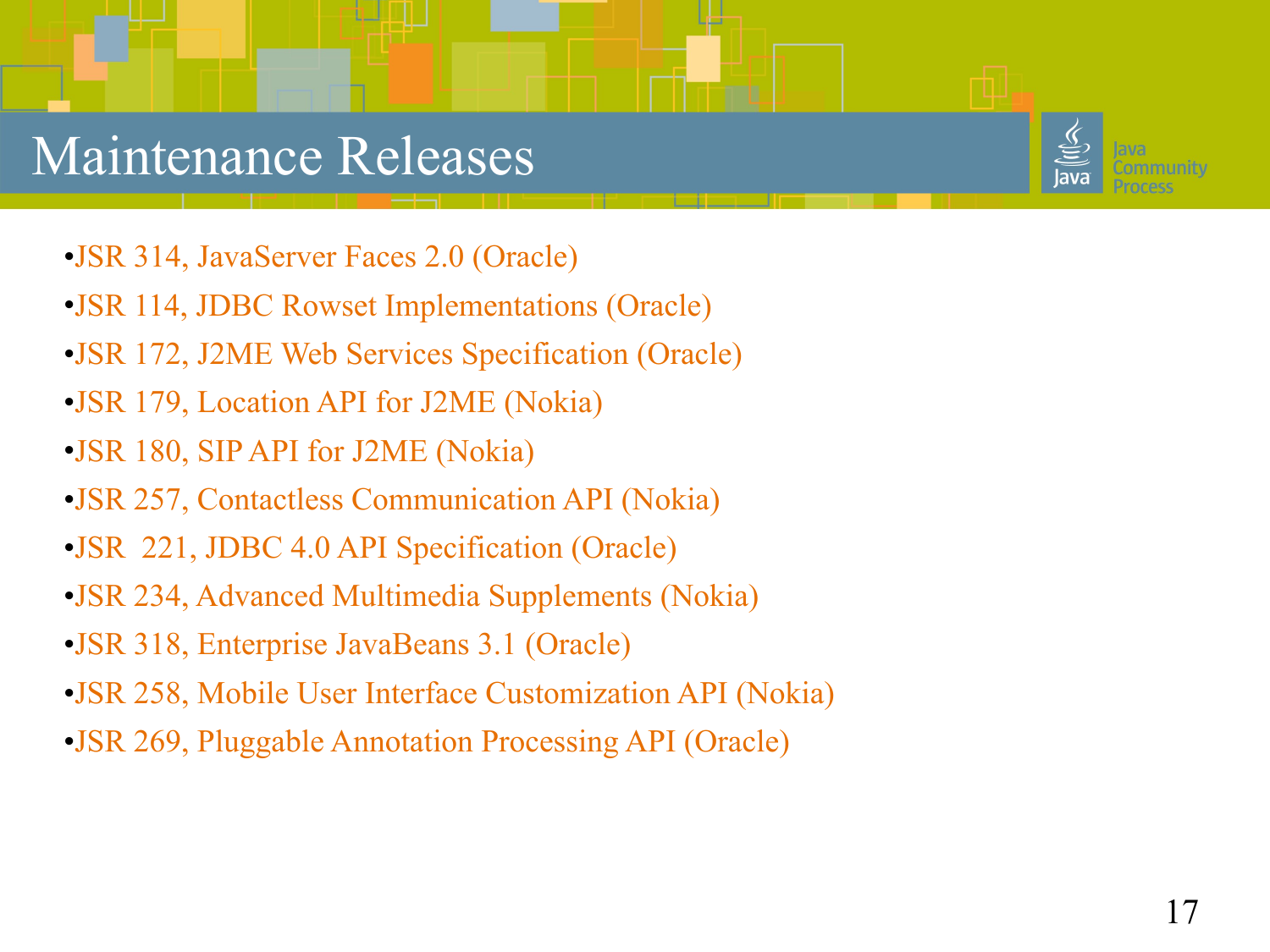#### Maintenance Releases



- •JSR 315, Java Servlet 3.0 Specification (Oracle)
- •JSR 224, Java API for XML-Based Web Services (JAX-WS) 2.0 (Oracle)
- •JSR 243, Java Data Objects 2.0 An Extension to the JDO specification (Oracle)
- •JSR 56, Java Network Launching Protocol and API (Oracle)
- •JSR 901, JavaTM Language Specification (Oracle)
- •JSR 924 ,JavaTM Virtual Machine Specification (Oracle)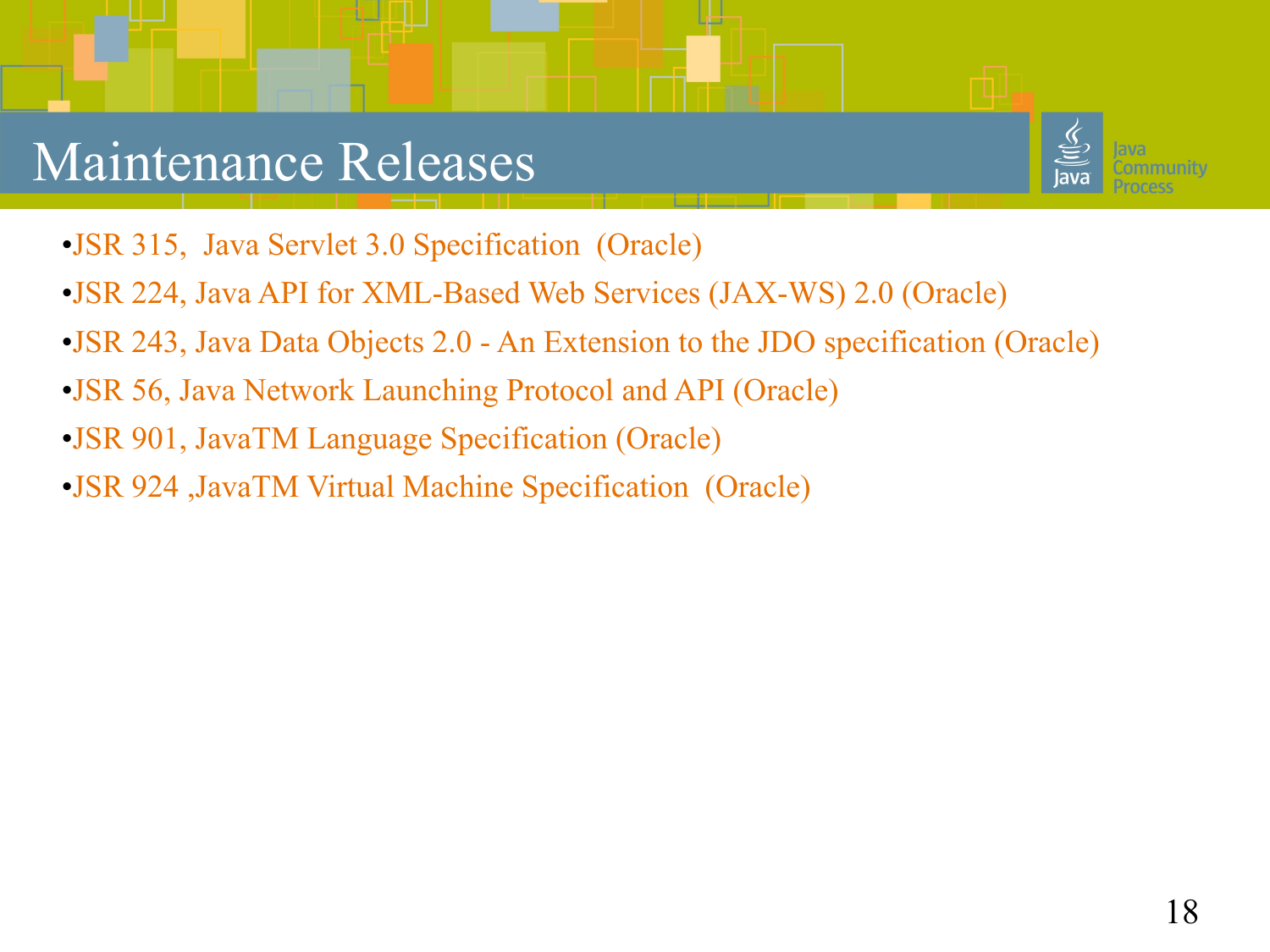#### Maintenance Reviews w/out Releases



- Review Closed November 2010
- •JSR 135, Mobile Media API (Aplix)
	- Review Closed October 2010

unitv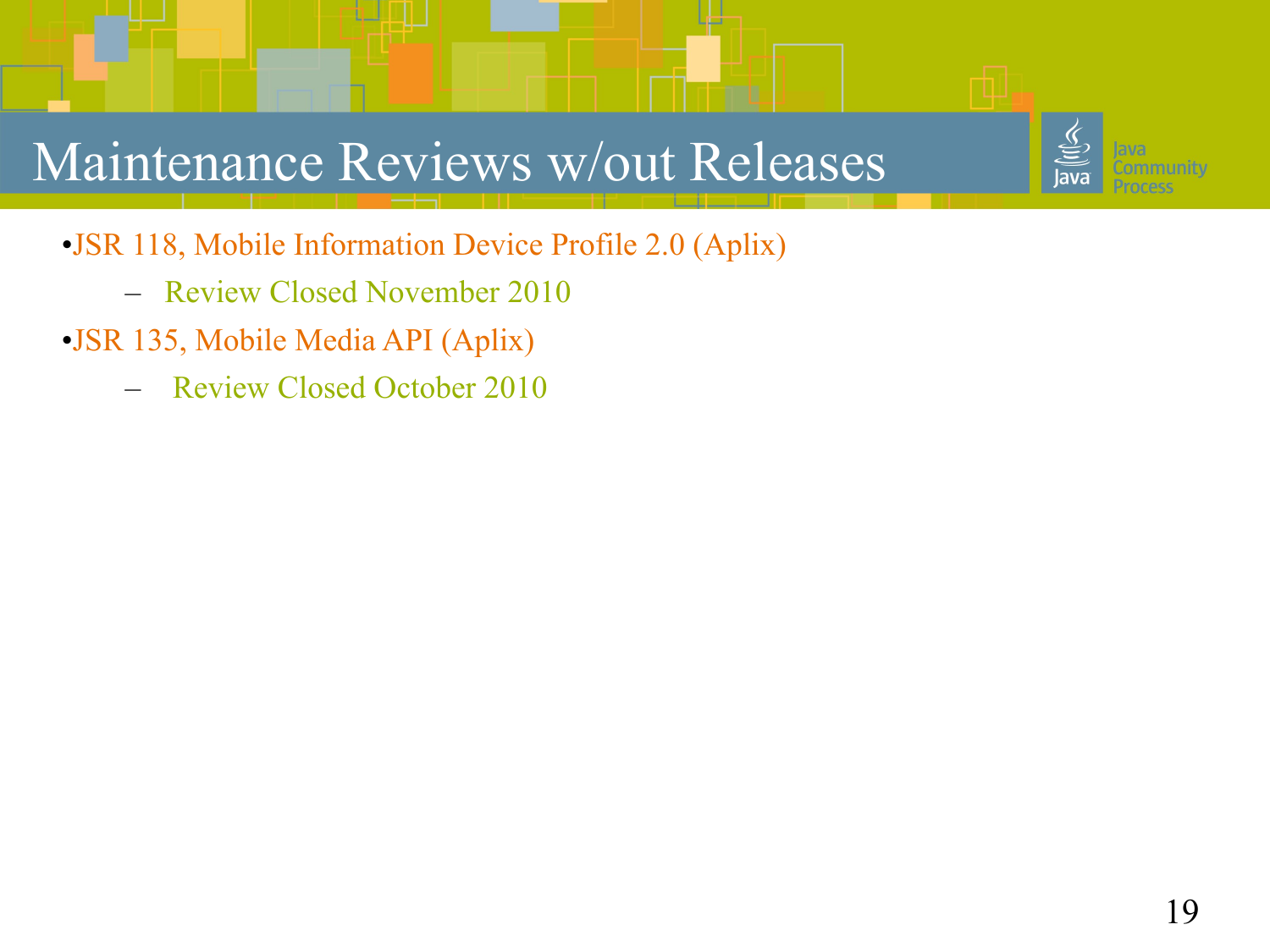#### Active JSRs (Early Draft)



- •JSR 338, Java Persistence 2.1 (Oracle)
- •JSR 335, Lambda Expressions for the JavaTM Programming Language (Oracle)
- •JSR 302, Safety Critical JavaTM Technology (The Open Group)
- •JSR 339, JAX-RS 2.0: The Java API for RESTful Web Services (Oracle)
- •JSR 333, Content Repository API for Java Technology 2.1 (Day)
- •JSR 346, Contexts and Dependency Injection for JavaTM EE 1.1 (RedHat)
- •JSR 344, JavaServerTM Faces 2.2 (Oracle)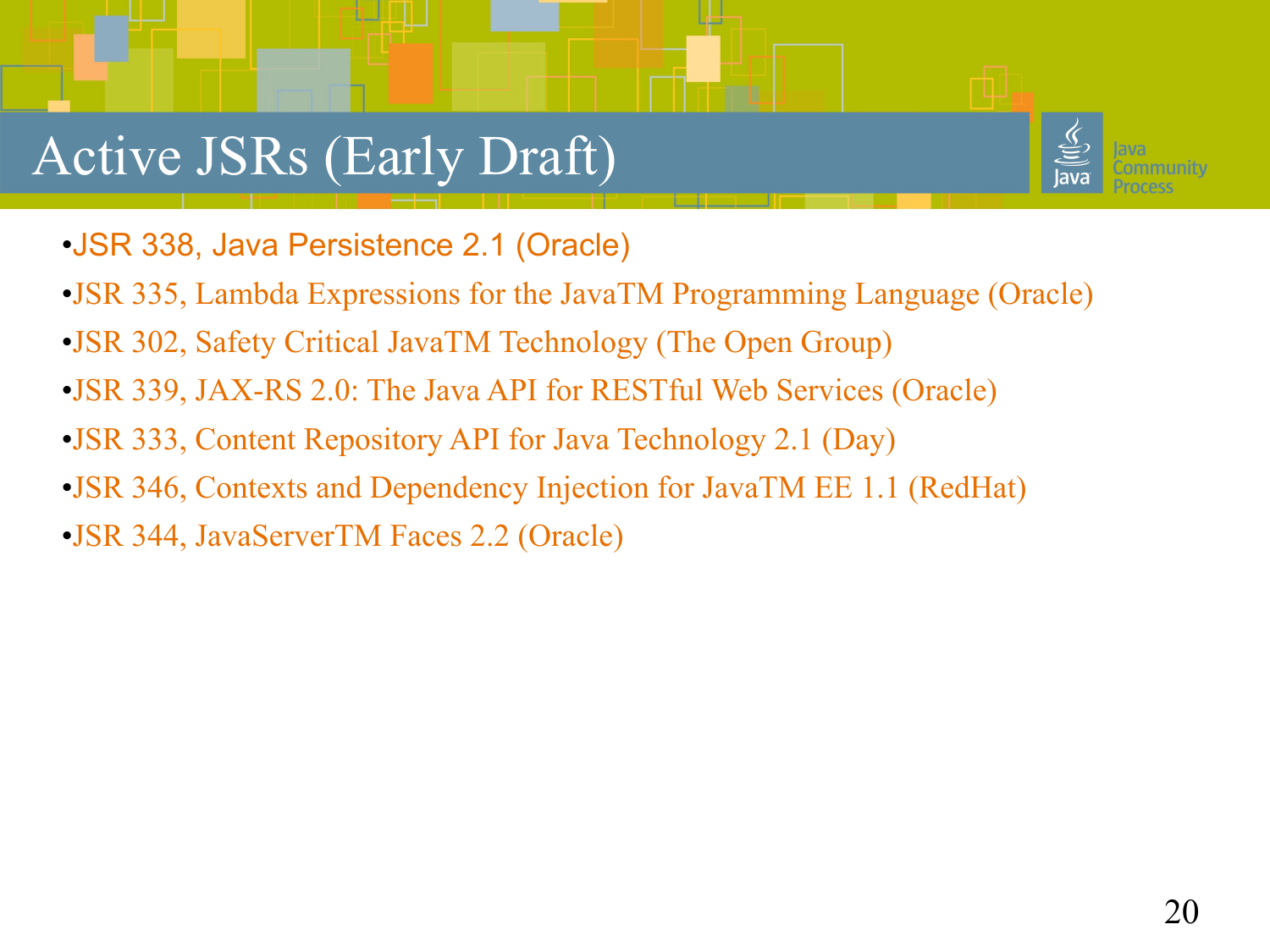# Active JSRs (Proposed Final Draft)

•JSR 331, Constraint Programming API (Jacob Feldman)

unitv